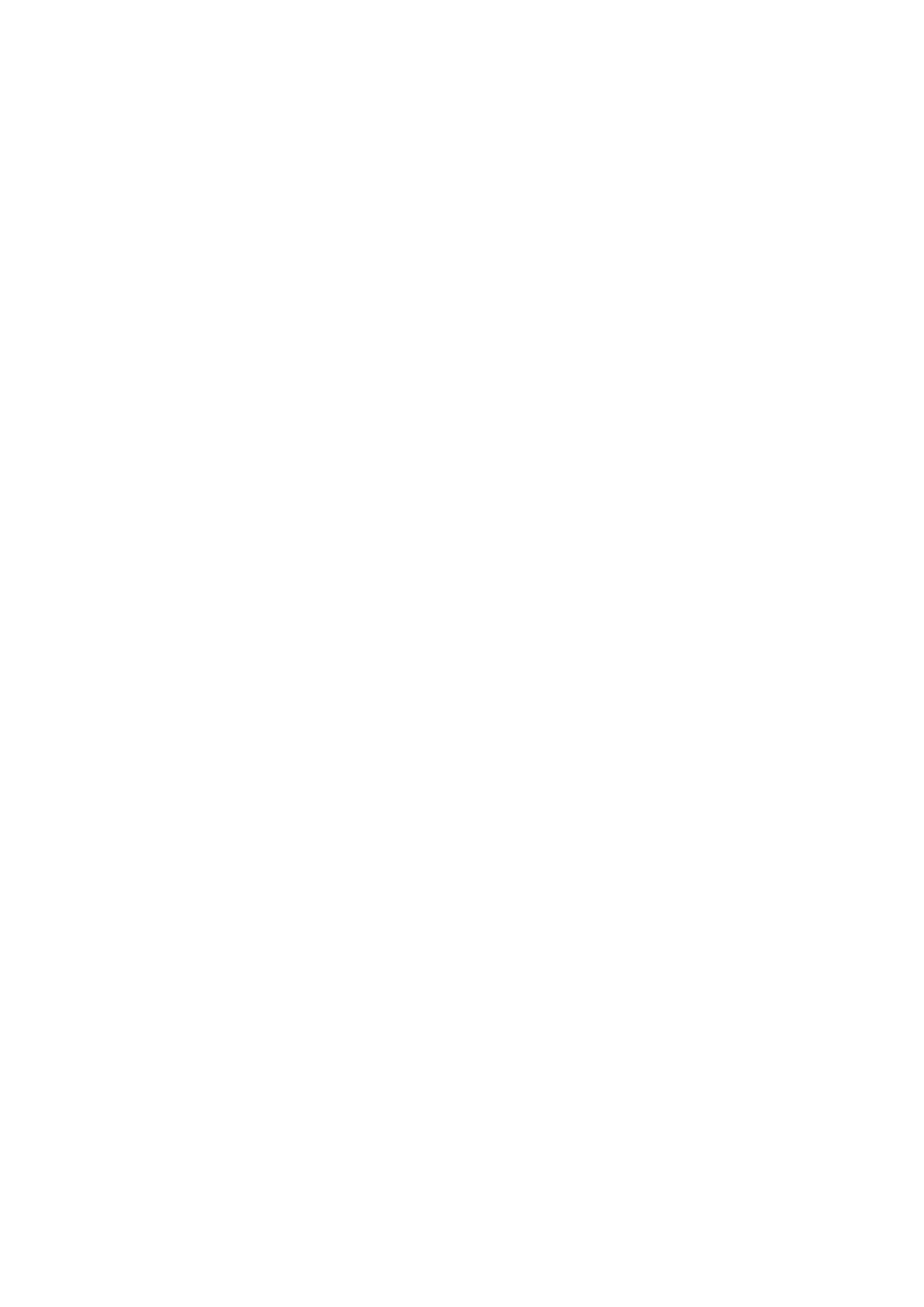

### **1 Welcome**

Kua uru mai a hau kaha, a hau maia, a hau ora, a hau nui, Ki runga, ki raro, ki roto, ki waho Rire, rire hau…pai marire

Translation (non-literal) - Rama Ormsby Let the winds bring us inspiration from beyond, Invigorate us with determination and courage to achieve our aspirations for abundance and sustainability Bring the calm, bring all things good, bring peace… good peace.

# **2 Apologies**

Resolution number WAI/2022/1

MOVED by Member B Upchurch, seconded by Deputy Chairperson N Robins:

# **That the Waiheke Transport Forum:**

# **a) accept the apology from Members Chris Howard and Tony King Turner.**

**CARRIED**

# **3 Declaration of Interest**

There were no declarations of interest.

# **4 Confirmation of Minutes**

Resolution number WAI/2022/2

MOVED by Deputy Chairperson N Robins, seconded by Member D McKenzie:

# **That the Waiheke Transport Forum:**

**a) confirm the ordinary minutes of its meeting, held on Wednesday, 1 December 2021, as true and correct.**

**CARRIED**

# **5 Leave of Absence**

There were no leaves of absence.

# **6 Acknowledgements**

There were no acknowledgements.

# **7 Petitions**

There were no petitions.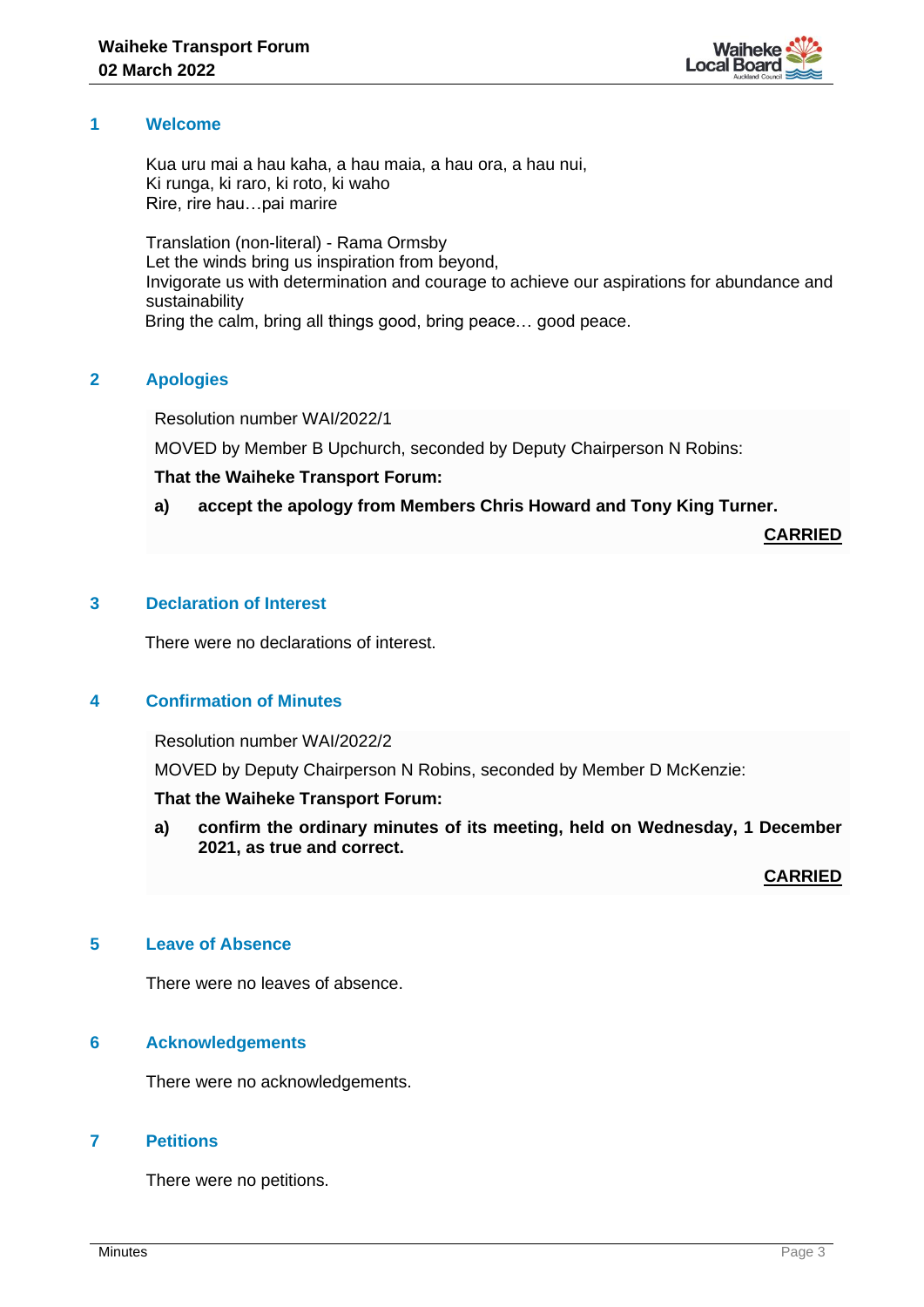### **8 Deputations**

### **8.1 Deputation - Andrew Couch - Kara Ridepool**

Resolution number WAI/2022/3

MOVED by Member B Upchurch, seconded by Member D McKenzie:

**That the Waiheke Transport Forum:**

**a) thank Andrew Couch of Kara Ridepool for his attendance to speak regarding Kara Ridepool.**

**CARRIED**

# **9 Public Forum**

#### **9.1 Public Forum - Hana Blackmore - Climate Change Emergency**

Resolution number WAI/2022/4

MOVED by Deputy Chairperson N Robins, seconded by Member B Upchurch:

#### **That the Waiheke Transport Forum:**

**a) thank Hana Blackmore for attending public forum to speak about Climate Change Emergency.**

**CARRIED**

#### **10 Extraordinary Business**

There were no Extraordinary Business.

# **11 Auckland Transport Report - February 2022**

Resolution number WAI/2022/5

MOVED by Member R Tucker, seconded by Member B Upchurch:

#### **That the Waiheke Transport Forum:**

**a) receive the Auckland Transport February 2022 update report.**

**CARRIED**

#### **Suspension of Standing Orders**

Resolution number WAI/2022/6

MOVED by Chairperson G Crawford, seconded by Deputy Chairperson N Robins:

#### **That the Waiheke Transport Forum:**

a) **suspend standing orders 7.7.6 and 7.8.3 to enable open dialogue between members.**

**CARRIED**